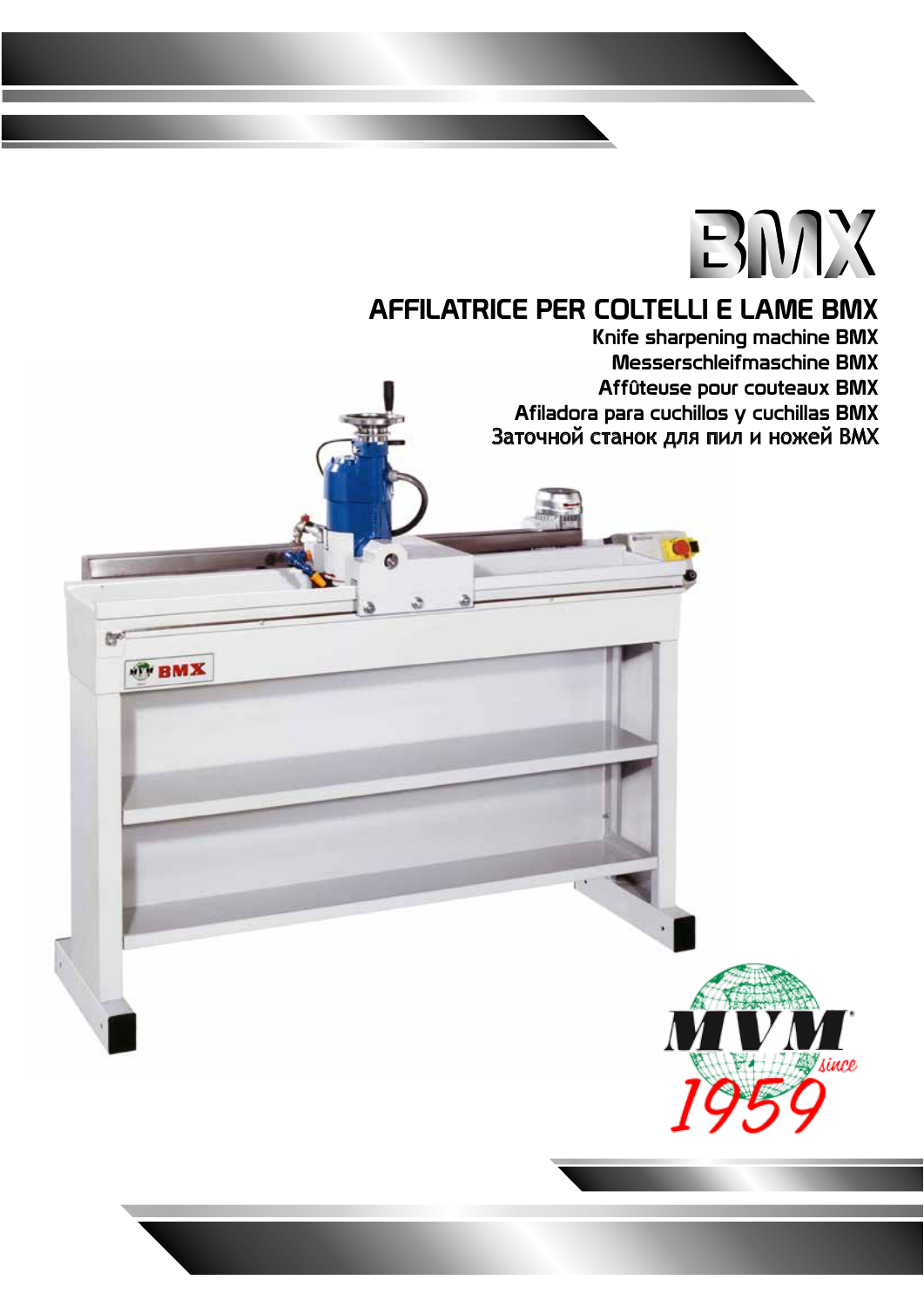

Заточной станок BMX выпускается с двумя длинами заточки 650 мм и 850 мм. Станок имеет автоматическую подачу шлифкруга и механичнский стол с T-образным пазом. Станок идеально подходит для заточки следующих видов инструмента:

- строгальных ножей, при помощи механического крепления, входящего в поставку - профильных твёрдосплавных ножей, при помощи специальной магнитной плиты (опция)

-одноразовых ножей (Tersa, Centrofix, Variplan, Terminus, Weinig, Sinus), при помощи специального механического устройства для их размещения (опция)

Состав станка:

- механический наклонный стол с T-образным пазом

- Ссылка 0° магнитной плиты

- ограничение хода каретки

- внешняя охлаждающая ванна с насосом

-вариатор скорости каретки 1-11 м/мин

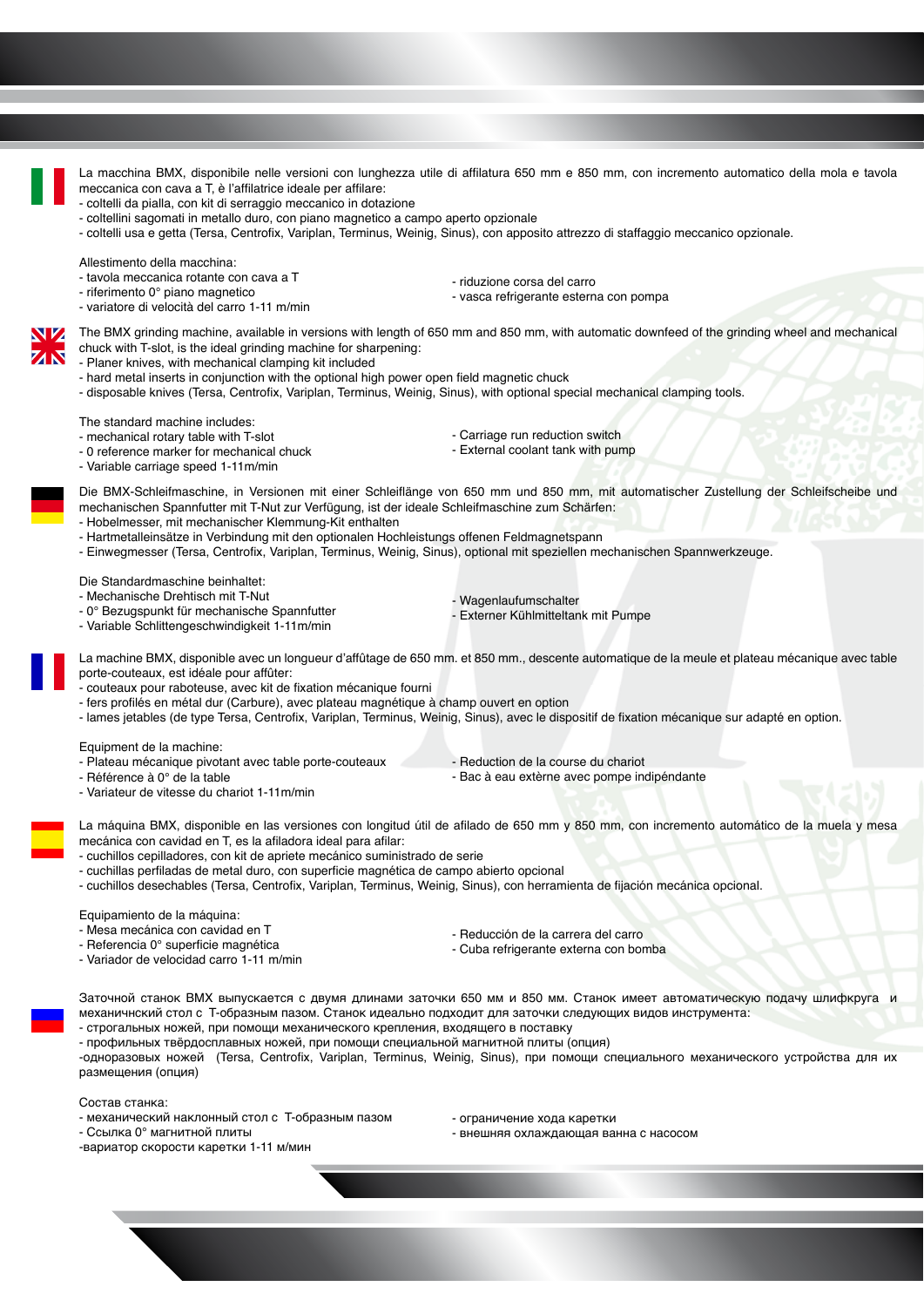



*Vasca refrigerante esterna con pompa*

*External coolant tank with pump*

*Externer Kühlmitteltank mit Pumpe*

Bac à l'eau extèrne avec *pompe indipéndante*

*Cuba refrigerante externa con bomba*

Внешняя охлаждающая ванна с насосом

*Kit di serraggio meccanico per lame da pialla*

*Mechanical clamping kit for planer knives included*

*Mechanisches Klemmsystem für das gleichzeitige Schleifen von 4 Hobel messer*

Kit de fixation mécanique *pour les couteaux de raboteuse*

*Kit de apriete mecánico para cuchillas cepilladoras*

Комплект для крепления строгальных ножей

*Attrezzo meccanico per lame usa e getta*

*Mechanical clamping tool for disposable knives*

*Mechanisches Klemmsystem für Einweg-Messer*

*Dispositif mécanique pour les lames jetables*

*Herramienta mecánica para cuchillas desechables*

Механическое устройство крепления одноразовых ножей

*Carro e testa con avanzamento automatico*

*Carriage and grinding head with automatic downfeed*

*Wagen und Schleifkopf mit auto matischer Zustellung*

*Chariot et tête avec avancement automatique*

> *Carro y cabeza con avance automático*

Каретка и головка с автоматической подачей

*Tavola meccanica rotante con cava a T Mechanical rotary table with T-slot Mechanische Drehtisch mit T-Nut Plateau mécanique pivotant avec table porte-couteaux*

> *Mesa mecánica giratoria con cavidad en T*

Механический поворотный стол с T-образным пазом





*Piano magnetico a campo aperto per coltellini in metallo duro e riferi mento 0° per tavola meccanica*

High power open field magnetic *chuck for hard metal inserts and 0° reference marker on mechanical chuck*

*Magnettisch für HM Werkstücke und 0° Bezugspunkt für den mechanischeTisch*

*Plateau magnétique à champ*  ouvert pour les fers profilés en *carbure et référence à 0° pour la table*

Superficie magnética de campo *abierto para cuchillas de metal duro y r eferencia 0° para mesa mecánica*

Специальная магнитная плита для твёрдосплавных ножей и 0° ссылка механического стола